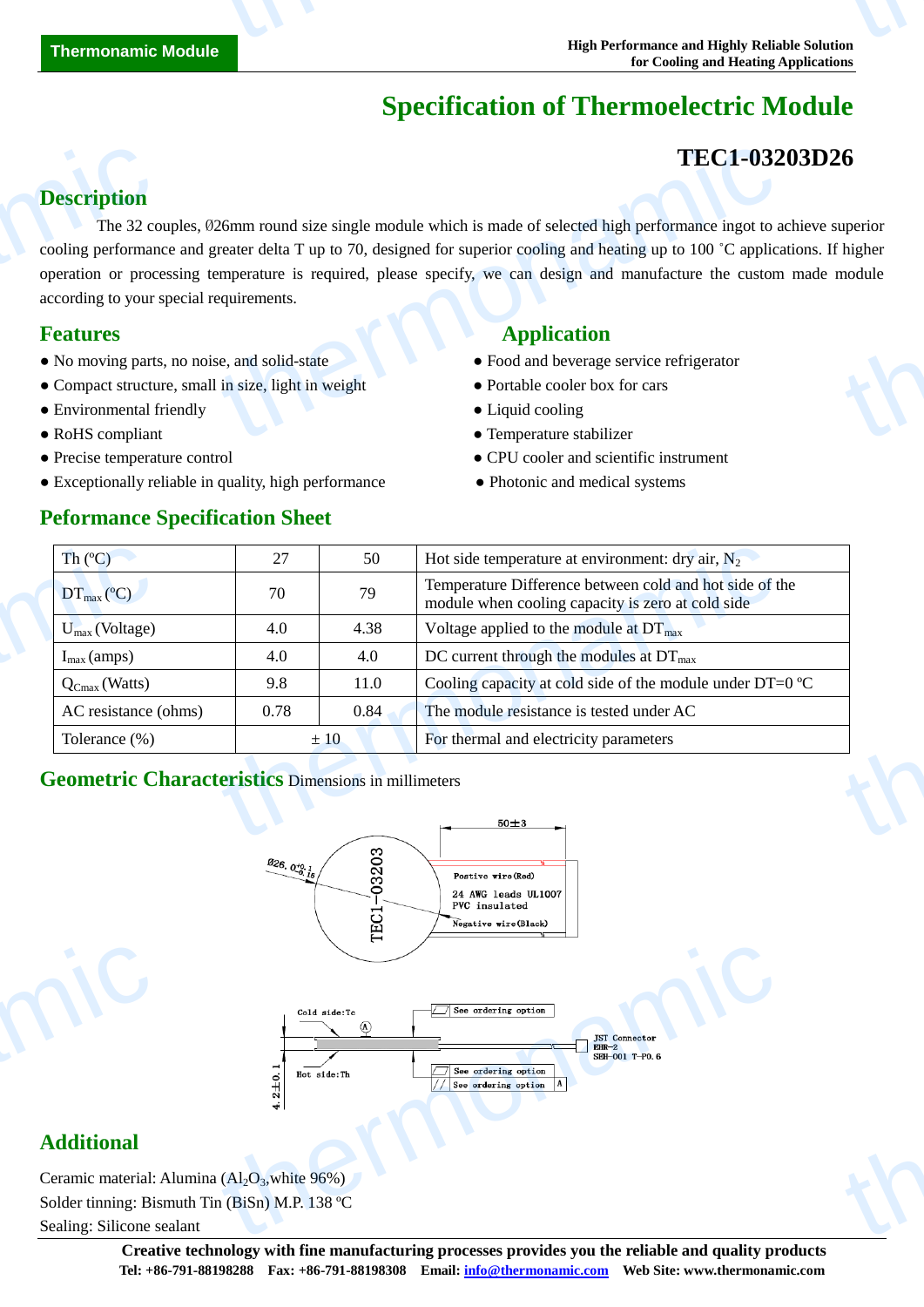# **Specification of Thermoelectric Module**

# **TEC1-03203D26**











thermonamic







**Creative technology with fine manufacturing processes provides you the reliable and quality products Tel: +86-791-88198288 Fax: +86-791-88198308 Email: info@thermonamic.com Web Site: www.thermonamic.com**